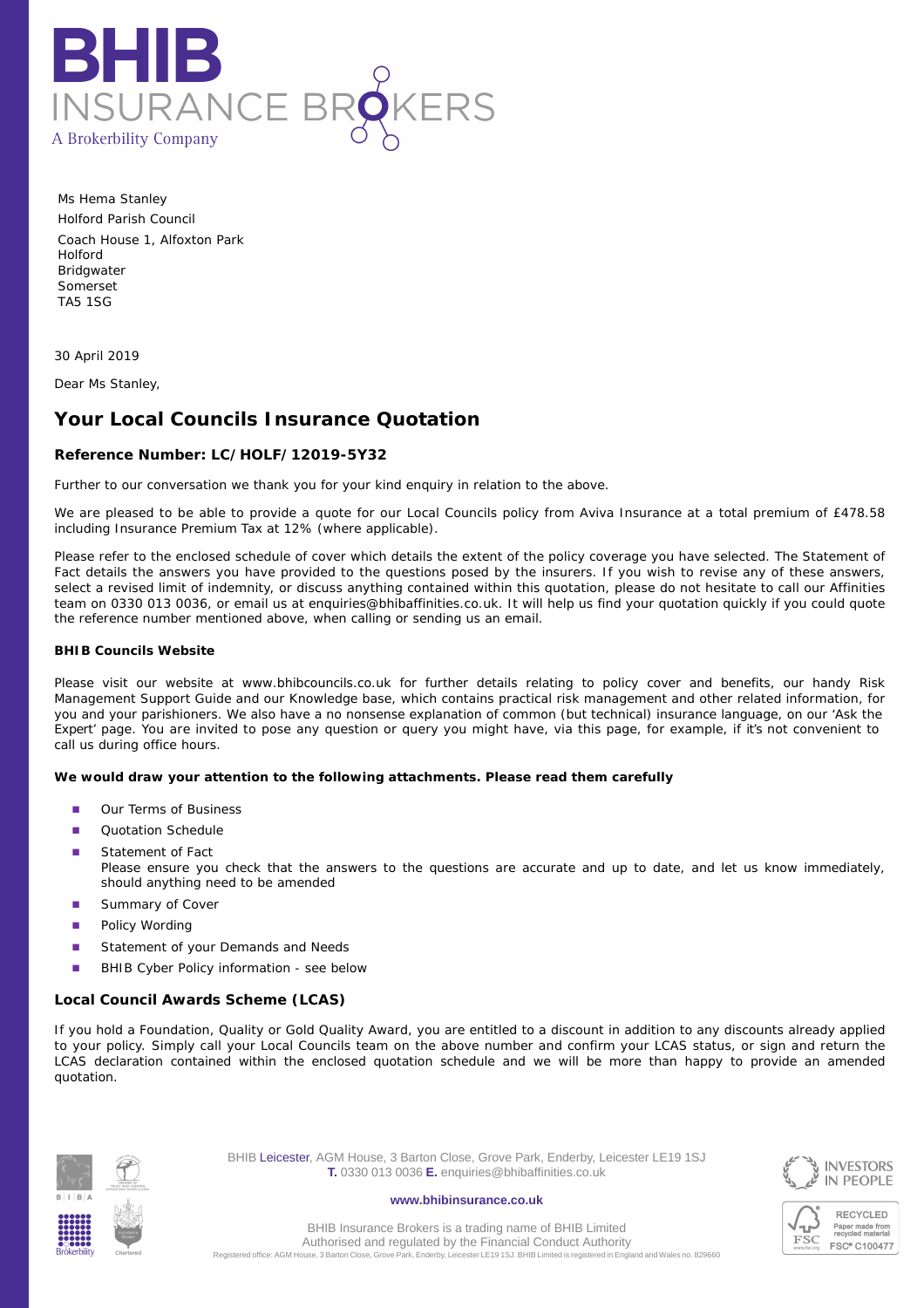

# **Arrange Your Council Insurance for 3 Years and Reduce your Premium**

You have the option to reduce your premium for the next three years, by agreeing to enter into a Long Term Agreement with Aviva Insurance. Doing so also gives you the benefit of ensuring that your policy will renew for the next two years on the same rates as those used for this quotation. Should you choose to enter into the Long Term Agreement, you are making a commitment to maintain this insurance policy until point of renewal in three years time. If you subsequently withdraw, you will need to repay all related discounts applied to your policy premiums regardless of the point at which you withdraw from the agreement. This Long Term Agreement relates solely to this product and cannot be transferred to another policy or insurer. This is in addition to any other insurer charges and fees that may apply.

If you wish to take advantage of a Long Term Agreement, your policy premium would be £454.65 / would reduce by £23.93 inclusive of Insurance Premium Tax. Please refer to the Long Term Agreement on the last page of the enclosed quotation schedule for full information. If you choose to proceed with this quotation, and wish to be bound by the terms of the agreement, please sign and return the agreement on the last page of the enclosed quotation schedule.

### **Policy Conditions and Exclusions**

Please refer to the enclosed copy policy wording. It is vitally important that you take the time to read and understand all the conditions and exclusions noted in the policy. If you have any questions or require clarification on any part of the policy you do not understand, please call our Local Councils insurance team on the number listed above.

**Additional Endorsements applicable (please refer to the policy for full details)**

- Clerk Absence Cover ■
- Tree Felling and Lopping Cover ■
- Fly Tipping Cover ■
- Data Protection Act wording amendment (CLP) ■
- Data Protection Act wording amendment (EL/PL) ■
- Index Linking ■

#### **Excesses Applicable**

Please refer to the quotation schedule ■

#### **Material Alterations**

The importance of informing Insurers of any changes to the material facts on which the underwriters consider the terms applied to your policies, has been further enhanced by the Insurance Act 2015 (enacted 12th August 2016). Failure to provide a fair presentation of your risks to insurers can result in claims being dealt with on a proportional basis. If you are in any doubt as to whether anything is material, you should disclose it immediately as this is a continuing duty on you during the period of any policy.

Note relating to the Act can be found within the enclosed Business Services and Important Information document. These summarise the requirements surrounding Fair Presentation of Risk, what this means in practice and what the consequences of non-compliance might be.

#### **Administration Charges**

We will make administrative charges per transaction, per policy, in respect of document handling relating to your insurance. These charges will be applied as follows:-

- £Nil for new business; renewals and any change to your policy involving an amendment to your premium. ■
- £100.00 for the cancellation of any policy, (other than at the policy renewal date) ■

These charges are in addition to any charge imposed by the insurance company.

#### **What To Do Next**

All you need to do is read through the enclosed documents carefully to ensure the cover details accurately reflect your requirements. If you want to go ahead with the new policy, please contact us by phone or email and let us have your specific instructions. We will require your confirmation of the date for the commencement of the new policy.





BHIB Leicester, AGM House, 3 Barton Close, Grove Park, Enderby, Leicester LE19 1SJ **T.** 0330 013 0036 **E.** enquiries@bhibaffinities.co.uk

#### **www.bhibinsurance.co.uk**



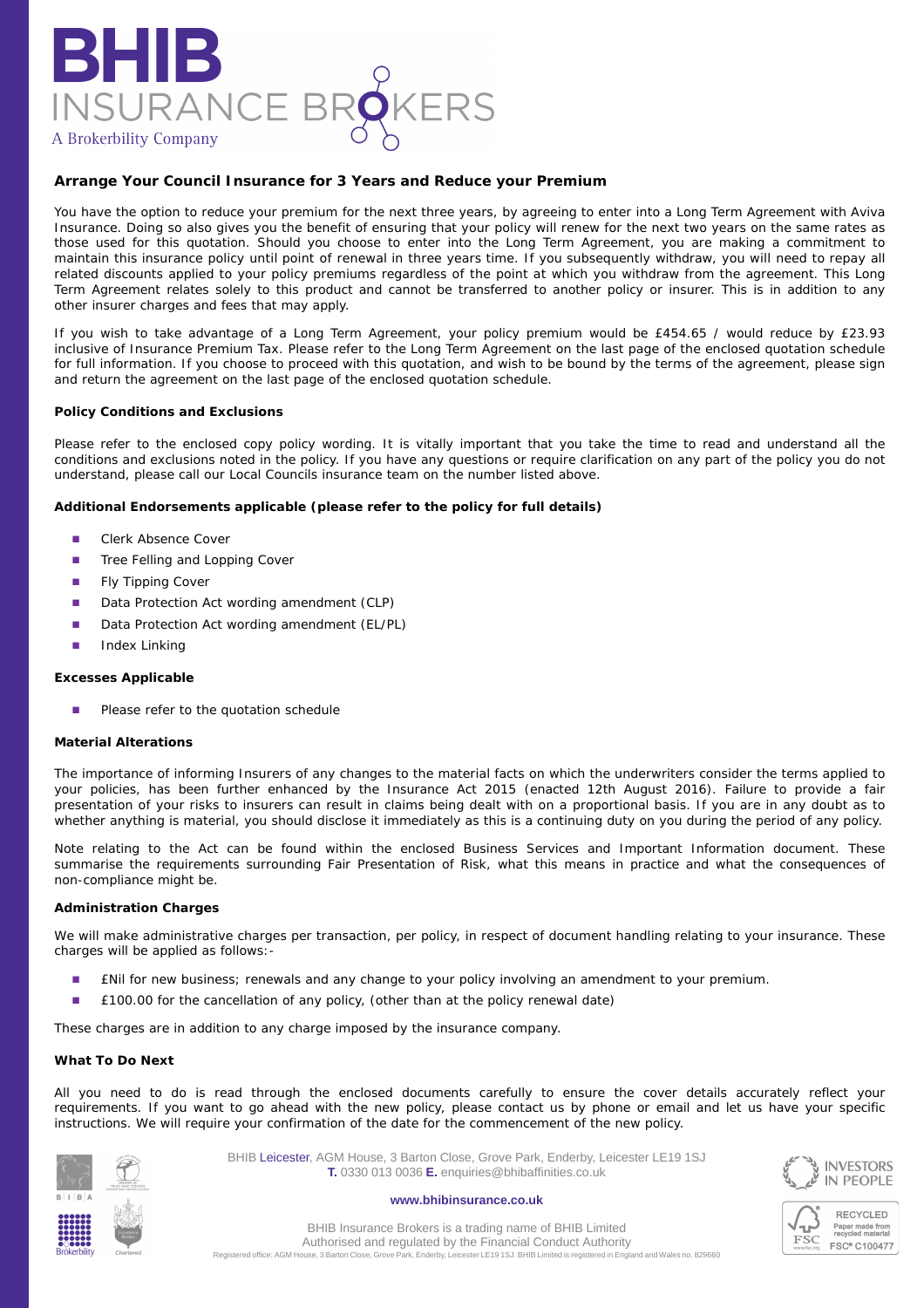

# **Premium Payment**

Simply make your payment by one of the following methods.

- Payment by credit/debit card please call BHIB Affinities Team on 0330 013 0036 and have your card details ready ■
- Payment by BACS/automatic transfer please arrange payment to: BHIB Ltd Account No 01100742 Sort Code 56-00-60 quoting your policy number (see above) as the reference ■
- Payment by cheque please make cheques payable to BHIB Ltd and forward to BHIB Ltd, AGM House, 3 Barton Close, Grove Park, Enderby, Leicester LE19 1SJ, quoting your policy number (see above) on the reverse ■

Alternatively, you can spread the cost of your insurance premiums and pay one regular monthly payment by direct debit. If you choose this method, a premium loan credit application form will be emailed to you for completion and return to BHIB. **It is important to decide which payment method you will use, in advance of the cover start date. If the instalments option is selected, please allow at least 7 working days from the date you send the completed loan application form to us, for the premium loan to be accepted and activated.**

Please note that BHIB is a credit broker and not a lender, we will not provide you with any advice regarding finance and we will only approach Close Premium Finance Wimbledon Bridge House, 1 Hartfield Road, London, SW19 3RU. BHIB Ltd is remunerated for arranging credit and if you would like to find out more, please ask us.

| Total due (Premium, IPT and BHIB Fees, where applicable) | £478.58 |
|----------------------------------------------------------|---------|
| 10 Monthly instalments of                                | £50.18  |
| Finance charge                                           | £23.21  |
| Total payable including interest                         | £501.79 |

The above table shows the premium which would be financed by Close Premium Finance, at a charge of 4.85% (Typical 12.38% APR variable).



BHIB Leicester, AGM House, 3 Barton Close, Grove Park, Enderby, Leicester LE19 1SJ **T.** 0330 013 0036 **E.** enquiries@bhibaffinities.co.uk

**www.bhibinsurance.co.uk**





**RECYCLED** Paper made from<br>recycled material FSC<sup>®</sup> C100477